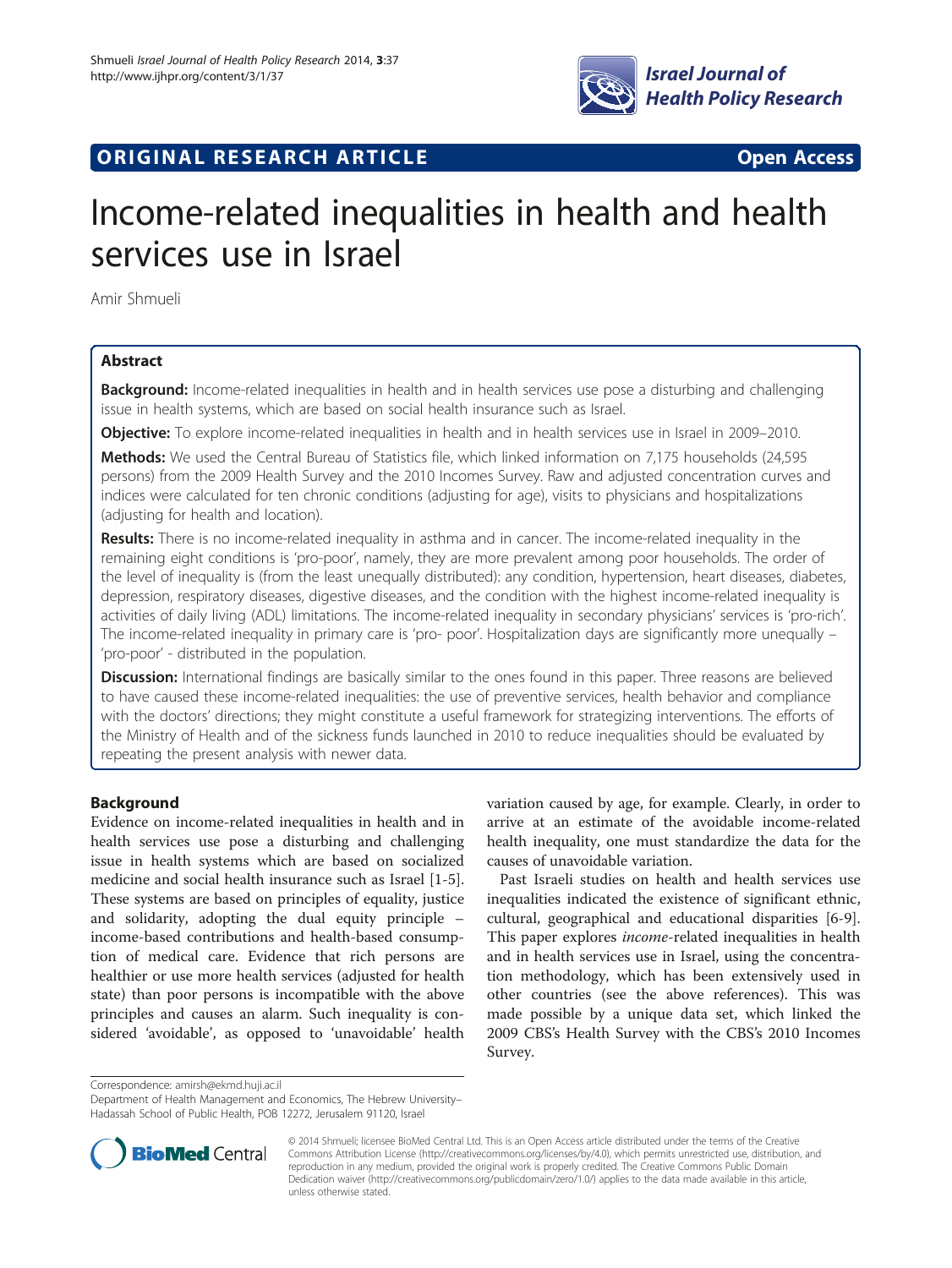#### **Methods**

# Data

The data used were taken from a Central Bureau of Statistics file, which linked information on households from two surveys. The first survey, which was conducted in 2009, gathered socio-demographic and health information. The second survey, carried out in 2010, gathered both individual and household information regarding income. Of the 8,713 households (28,968 individuals) who responded to the health survey, 7,175 (24,595) – over 80% - were matched with information from the income survey. The main reason for non-match was the dynamics of households' formation: individuals change households and the match has no comparative meaning. Naturally, the rate of non-match is higher in the 20–40 age group.

The linked data constitute a unique source of information, including health, use of health services, and income data. Since the relevant income level is that of the household, we chose the household as the unit of analysis.

#### **Health**

The health survey included information for each individual regarding whether they suffered from each of ten chronic diseases (high blood pressure, heart attack, other heart diseases, stroke, diabetes, asthma, chronic lung disease, chronic disease in the digestive system, cancerous disease and depression or anxieties). We aggregated heart attack, other heart diseases and stroke into a single chronic condition (named heart diseases), leaving us with eight chronic conditions. In addition, we created an indicator if any member of the household suffered from any of the above eight conditions. The survey also had a list of activities of daily living (ADL) and information regarding whether the respondent was capable of doing each activity by himself, with assistance or incapable of doing it. We defined an individual as handicapped if she was incapable of doing at least one basic activity without assistance.

For each of the eight chronic conditions, 'suffering from any condition', and ADL limitations we defined the household as 'sick' if at least one of its members suffered from the condition.

### Health services use

Data on use of health services comes from the health survey. The household's yearly number of visits to doctors (family, primary and secondary) is (as is defined by the CBS) the sum of the number of visits of all members during the two weeks preceding the survey multiplied by 26. The household's yearly number of inpatient days is the sum of yearly inpatient days of all members, where the yearly number of inpatient days for each member is calculated as the number of hospitalizations during the previous year times the length of stay of the last hospitalization. While the length of the last hospitalization does not necessarily represent the mean length of the yearly hospitalizations and thus its use may introduce an error into the calculated number of inpatient days, we expect the error to be small since 70% of those who were hospitalized did so only once (see below in the [Results\)](#page-2-0).

#### Income

From the income survey, gross income per standardized household member was used as the indicator of the household's standard of living (we used the National Insurance Institute's equivalence scale).

#### Statistical strategy

The well-known method of concentration curves and indices (CCs and CIs) was used. First, we created for each chronic condition a raw concentration curve and calculated the raw concentration index. The raw concentration curve plotted the cumulative proportion of households ranked by gross income per standardized member against the cumulative proportion of 'sick' households (percentage of 'sick' households – in total 'sick' households - in the poorest 10%, in the poorest 20% etc.). The raw concentration index equals twice the area between the curve and the diagonal. When each decile of households ranked by income per standardized adult includes a decile of 'sick' households, the concentration curve coincide with the diagonal, the concentration index equals zero, and there is no income-related health inequality in the society. The maximal inequality occurs when all the 'sick' households are found in the richest or poorest decile of households - the concentration curve is shaped as a triangle (below or above the diagonal respectively) and the concentration index equals 1 or −1. When the concentration curve lies above the diagonal, the concentration index is negative, and this means that the poor are sicker (the inequality is 'propoor'). When the concentration curve lies below the diagonal, the concentration index is positive, and the inequality originates from the fact that the rich are sicker ('pro-rich'). The raw concentration index and its standard error were calculated using the 'convenient regression' method [\[10\]](#page-7-0). Since the probability of a household to be 'sick' is related to its size, the raw CCs and CIs are adjusted for household size.

While this method is technically simple, intuitive and has been extensively used (see the above mentioned references as well as [\[11,12](#page-7-0)]), it suffers from several conceptual ambiguities. First, as with the univariate version of the CI – the Gini coefficient, its interpretation depends on the choice of the social welfare function and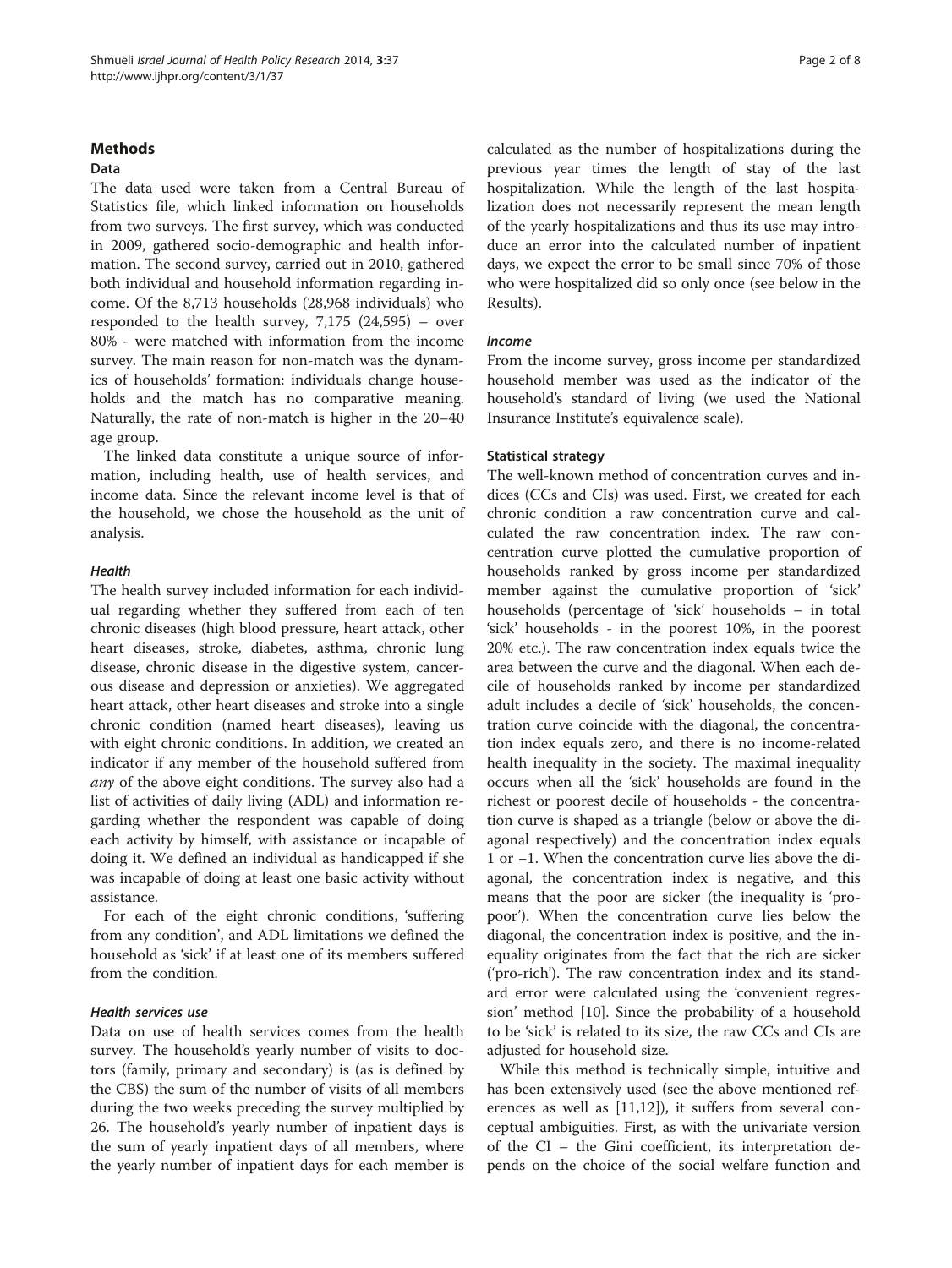<span id="page-2-0"></span>the societal preferences regarding inequality expressed by this choice [[13,14](#page-7-0)]. For example, the concentration approach focuses on one main variable (income), while adjusting for other determinants. Second, both income and health are components of wellbeing. Income-related inequality in health focuses thus on a single dimension of inequality in wellbeing, using the correlation between the two. The critics of the concentration approach advocate that it should be complemented with the use of multidimensional inequality measures or with the measurement of inequality in some overall measure of wellbeing.

The raw concentration analysis of health services use is similar: The cumulative percent of the households' yearly use of health services – out of total use - is plotted against the cumulative proportion of households ranked by gross income per standardized member. The raw concentration index is calculated as above. Since the household use of medical care is related to its size, the raw CCs and CIs are adjusted for the size of the households.

Since there are several additional factors which determine the health of the individual and her use of health services beyond income, the raw concentration curve and index were adjusted in order to reflect just the avoidable income-related health inequality. We focused on a major determinant of health – and of unavoidable health inequality – age. We used the age of the household head to represent the household's age. In order to account for the effect of the age of the household on its level of morbidity, we calculated the standardized concentration curve and index (they are adjusted for the household size as well). The standardization consists of eliminating the effect of age on health and on income using an auxiliary regression, which also yields the statistical test of the CIs [[12\]](#page-7-0).

The standardized concentration curve and index for the use of health services are adjusted for two main determinants of the demand for and the supply of medical care: health state (the number of chronic conditions in the household) and peripheral status of the household's residence (periphery, intermediate and center, defined by the CBS). They are adjusted for the household size as well.

# Results

# Concentration analysis for health state

Table 1 presents the proportions of 'sick' households in each of the nine conditions. The most prevalent condition is hypertension, where over a third of households include at least one person with hypertension. Persons with heart diseases are found in 17% of the households, and diabetes – in 16%. In 11% of the households, at least one member was diagnosed as suffering from asthma, and in 11% - from ADL limitations. In 9% of the

#### Table 1 The mean number of persons with chronic conditions per household

| Any chronic condition        | 0.551 |
|------------------------------|-------|
| Hypertension                 | 0.338 |
| Heart diseases (inc. stroke) | 0.167 |
| <b>Diabetes</b>              | 0.162 |
| Asthma                       | 0.111 |
| Respiratory disease          | 0.054 |
| Digestion disease            | 0.089 |
| Cancer                       | 0.055 |
| depression                   | 0.075 |
| ADL                          | 0.109 |

households at least one member was diagnosed as suffering from digestive disease, and in 8% - from depression. The least prevalent conditions are cancer (6%) and respiratory diseases (5%). More than half of the households include a member who suffers from any of the eight conditions.

Table [2](#page-3-0) presents the raw and standardized CIs for the ten conditions investigated. The two CIs are very close for all conditions. Figure [1](#page-3-0) shows the concentration curves for heart diseases, diabetes, cancer and ADL limitations.

There is no income-related inequality – neither using raw data nor adjusting for age - in asthma and in cancer. The income-related inequality in the remaining eight conditions and for 'any condition' is pro-poor (meaning that the share of poor households in total 'sick' households exceeds their share in the population). The prevalence of any condition is the least unequally prevalent condition (the standardized CI is −0.016). Hypertension comes second ( $CI = -0.025$ ), followed by heart diseases (CI = −0.097), diabetes (standardized CI = −0.103), depression (CI = −0.112), respiratory diseases (−0.150), digestive diseases (−0.174), and the condition with the highest income-related inequality is ADL limitations  $(-0.260)$ .

#### Concentration analysis for health services use

Table [3](#page-4-0) presents the mean yearly number of visits and inpatient days per household. The mean number of visits to primary physicians (which includes family physicians, gynecologists and pediatricians) is 17.6, to family physicians – 13.1, and to secondary physicians – 5.5. The mean yearly number of inpatient days per household was 2.2 (since, as was described above, the yearly number of inpatient care was calculated with a potential error, we compared the total number of inpatients days according to our calculation  $-5$  million  $= 2.3$  million households times 2.2 – to the total number of inpatient days reported by the MOH (Inpatient Institutions and Daycare Units in Israel – 2012). This was 5.2 million.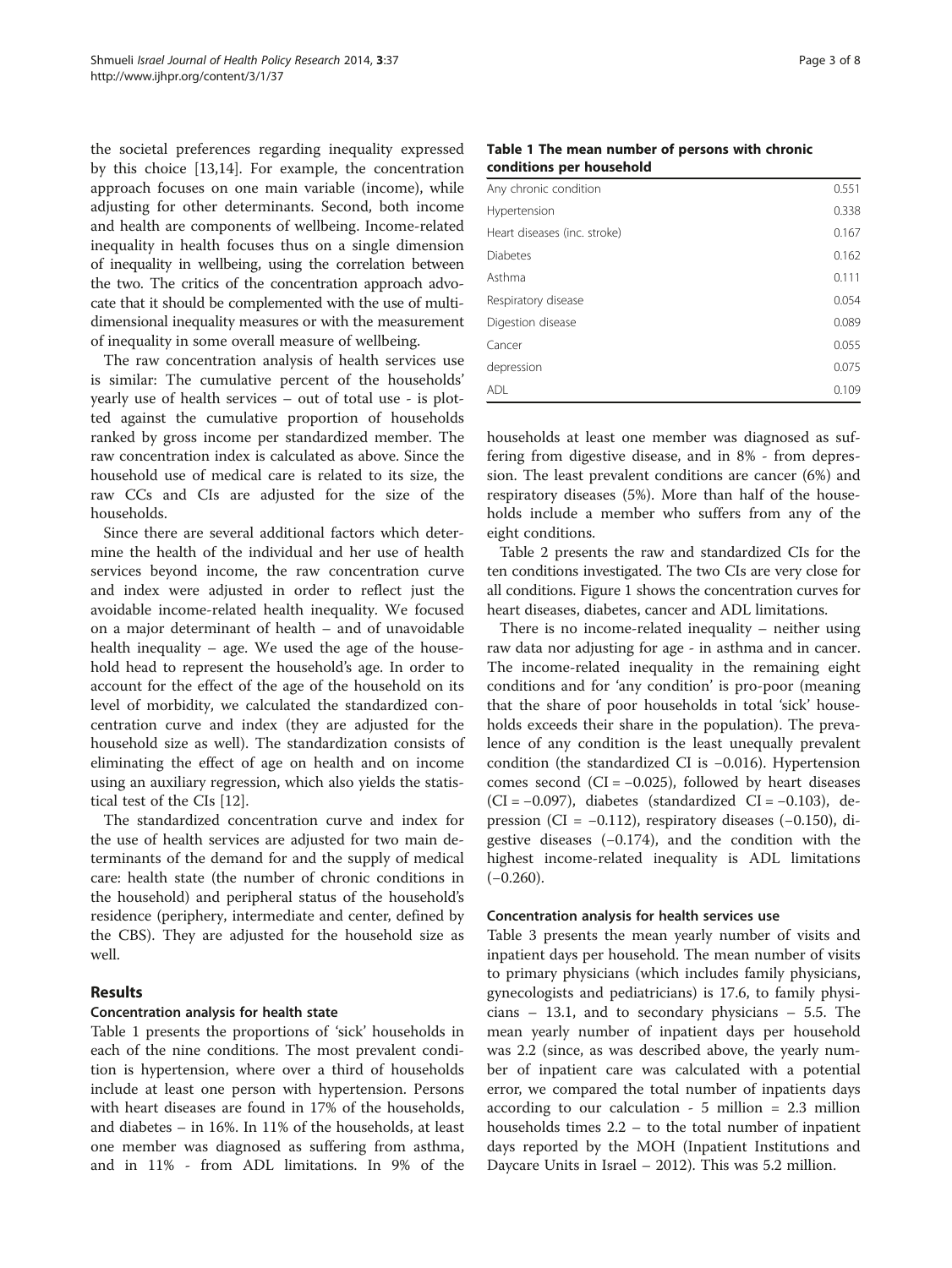<span id="page-3-0"></span>Table 2 Raw and adjusted concentration indices\*

|                        | Raw      |           |           |                    | Adjusted |          |           |           |                    |          |
|------------------------|----------|-----------|-----------|--------------------|----------|----------|-----------|-----------|--------------------|----------|
|                        | Coef.    | Std. Err. | t         | 95% Conf. interval |          | Coef.    | Std. Err. | t         | 95% Conf. interval |          |
| Hypertension           | $-0.023$ | 0.010     | $-2.400$  | $-0.042$           | $-0.004$ | $-0.025$ | 0.009     | $-2.940$  | $-0.042$           | $-0.008$ |
| Heart diseases         | $-0.094$ | 0.015     | $-6.160$  | $-0.124$           | $-0.064$ | $-0.097$ | 0.015     | $-6.610$  | $-0.126$           | $-0.068$ |
| <b>Diabetes</b>        | $-0.101$ | 0.015     | $-6.520$  | $-0.131$           | $-0.071$ | $-0.103$ | 0.015     | $-6.820$  | $-0.133$           | $-0.073$ |
| Asthma                 | 0.004    | 0.020     | 0.180     | $-0.036$           | 0.043    | 0.003    | 0.020     | 0.170     | $-0.036$           | 0.043    |
| Respiratory diseases   | $-0.148$ | 0.026     | $-5.750$  | $-0.199$           | $-0.098$ | $-0.150$ | 0.026     | $-5.830$  | $-0.201$           | $-0.100$ |
| Digestive diseases     | $-0.172$ | 0.021     | $-8.120$  | $-0.214$           | $-0.130$ | $-0.174$ | 0.021     | $-8.250$  | $-0.215$           | $-0.133$ |
| Cancer                 | 0.050    | 0.027     | 1.850     | $-0.003$           | 0.104    | 0.048    | 0.027     | 1.770     | $-0.005$           | 0.100    |
| Depression             | $-0.111$ | 0.023     | $-4.860$  | $-0.156$           | $-0.066$ | $-0.112$ | 0.023     | $-4.940$  | $-0.157$           | $-0.068$ |
| Any chronic condition  | $-0.014$ | 0.007     | $-2.18$   | $-0.027$           | $-0.001$ | $-0.016$ | 0.006     | $-2.62$   | $-0.028$           | $-0.004$ |
| <b>ADL</b> limitations | $-0.257$ | 0.018     | $-14.420$ | $-0.292$           | $-0.222$ | $-0.260$ | 0.017     | $-14.960$ | $-0.294$           | $-0.226$ |

\*Raw CIs are adjusted for household size. Standardized CIs are adjusted for household size and age of the household head.

 $B$ old = significant at 0.05.

Table [4](#page-4-0) shows the raw and standardized CIs for the four health services considered. The two sets are clearly different, with the standardized CIs being larger than the raw ones. Figure [2](#page-5-0) shows the concentration curves.

Secondary physicians' services are equally distributed – with respect to income - in the population using raw data, but become pro-rich when standardized further for health and location  $(CI = 0.044)$ . This means that the share of yearly visits to specialists made by rich households is higher than their share in the population. The income-related inequality in primary care is pro-poor  $(CI = -0.045)$ , namely, the share of visits to family physicians, gynecologists, and pediatricians made by the poor exceeds their share in the population, adjusting for health

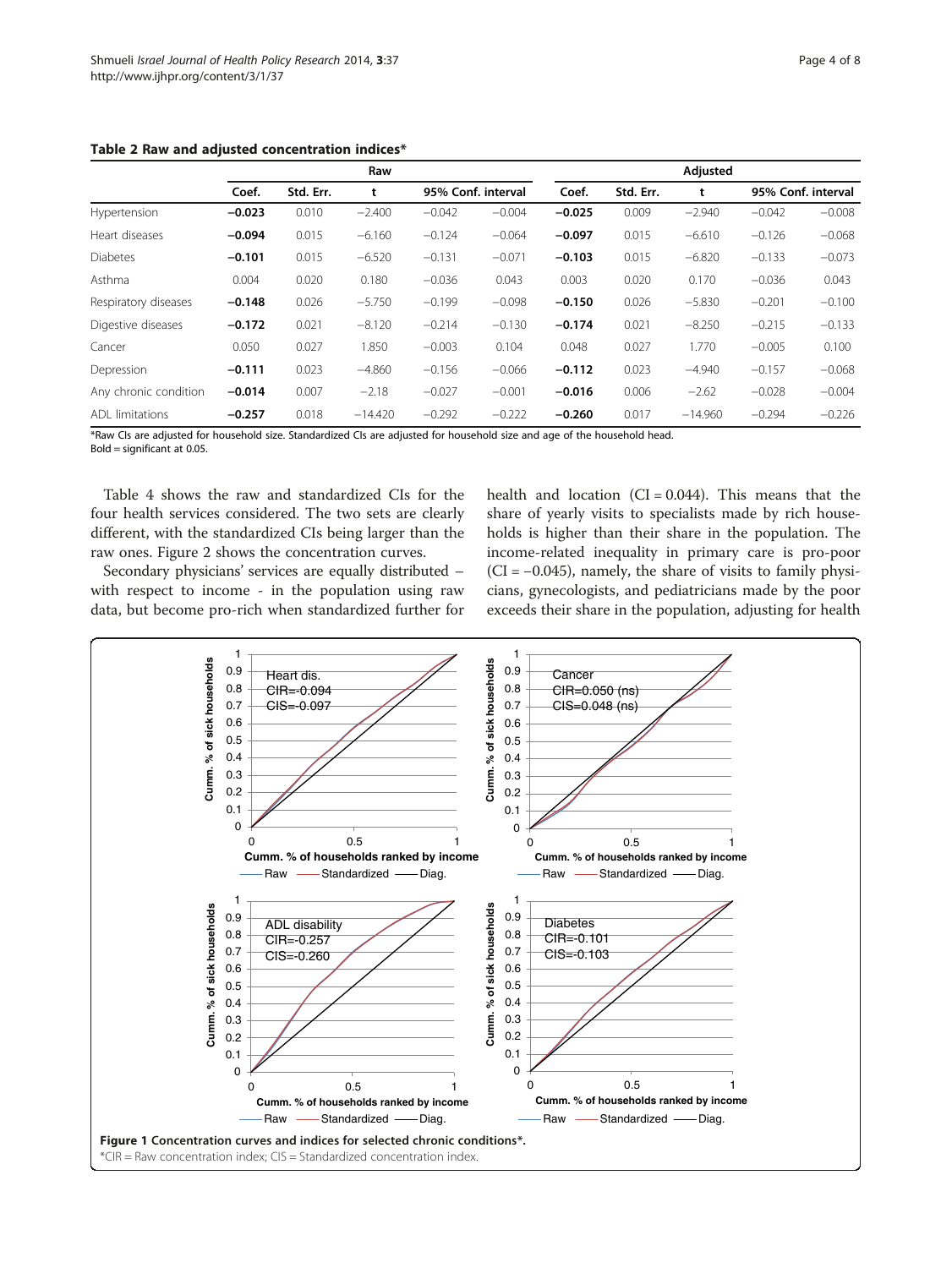<span id="page-4-0"></span>Table 3 The mean number of yearly visits and inpatient days per household

| Family physicians    | 13.100 |
|----------------------|--------|
| Primary physicians   | 17.633 |
| Secondary physicians | 5.519  |
| Inpatient days       | 2.178  |

state and location. Visits to family physicians are somewhat less equally (but still pro-poor,  $CI = -0.052$ ) distributed. Hospitalization days are by far the most unequally – pro-poor - distributed in the population. The raw CI is −0.175. Controlling for health state and peripheral status, the inequality drops, and the standardized CI is −0.124.

#### **Discussion**

The results indicate that there were significant incomerelated inequalities in health and in health services use in 2010 Israel. Apart from asthma and cancer, which have no income-related inequality in their prevalence, poor households are sicker (after standardizing for age and household size) in each of the remaining eight conditions. Listed from the least unequally distributed to the most, these conditions are: hypertension, heart diseases, diabetes, depression, respiratory diseases, digestive diseases and ADL limitations. Even when considering 'any condition' – where half of the households are sick – the income-related inequality is significantly pro-poor.

The interpretation of the findings rests on the assumption that income affects health. However, the correlation of health and income could also be due to an affect of health on earning power and income. While the chronic conditions discussed in the paper do not generally limit earning capacity, ADL limitations might do. Consequently, the relatively large income-related inequality in ADL limitations might result from the two-way causation.

After standardizing for household size, health needs (which affect the demand for services) and peripheral location (which can affect the supply of services), the use of secondary physicians' services is distributed in a prorich way, while the distribution of primary and inpatient care is unequally distributed with significant pro-poor tendency. Inpatient care is distributed in a more pro-

poor manner than primary care. Standardization for needs and supply decreases the observed (raw) pro-poor inequality, since poor households are likely to be sicker and to reside in the periphery where medical care is less available.

Essentially similar results have been reported from other countries in the literature. Regarding incomerelated inequality in health, van Doorslaer and Koolman [[15\]](#page-7-0), and van Doorslaer and Masseria (2004) based on data from a survey taken in 1996 in 13 EU countries, used the individual self-assessed health given in 5 categories. They found that the concentration index (CI) range from 0.0034 (the Netherlands) to 0.0218 (Portugal), namely, rich persons tend to report better health, but the level of inequality is relatively small. In an earlier Israeli study, Shmueli and Gross [[16\]](#page-7-0) found similarly that the standardized CI for income-related inequality in selfreported health in 1999 was 0.03. Kakwani, Wagstaff, and van Doorslaer [[10\]](#page-7-0), based on data from a Dutch survey carried out in 1980–1981, used the prevalence of (any) chronic diseases as the health indicator, and found that poor persons are sicker, but the level of inequality is small: the raw CI is −0.0404 and the standardized CI is −0.0098. This standardized CI is rather close to the one we found in the present study (−0.016). De Looper and Lafortune [[4\]](#page-6-0) conclude, after analyzing a vast array of health indicators for the OECD countries, that "In each case, people in lower socioeconomic groups tend to have a higher rate of disease, disability and death'.

Devaux and de Looper [[5\]](#page-6-0) provide recent comparative CIs of income-related inequality in the use of GPs and specialists (secondary) care. The comparison is not totally valid since they focus on individuals while we focused on households, and the standardization was somewhat different. Figure [3](#page-5-0) presents their findings on standardized CIs of GPs visits in 15 OECD countries. Our estimate of the corresponding Israeli index is −0.052, which is the lowest among the 15 countries. In other words, after adjusting for health needs, the Israeli poor enjoy, relatively to the rich, more family doctors' services than in other countries. One of the reasons is probably the zero (or very low)-copayment demanded for family doctors visits in Israel. Since poor persons are more

Table 4 Raw and standardized health services use concentration indices\*

|                      | Raw      |           |          |                    |          | Standardized |           |          |                    |          |
|----------------------|----------|-----------|----------|--------------------|----------|--------------|-----------|----------|--------------------|----------|
|                      | Coef.    | Std. Err. | t-value  | 95% Conf. interval |          | Coef.        | Std. Err. | t-value  | 95% Conf. interval |          |
| Hospitalizations     | $-0.175$ | 0.030     | $-5.870$ | $-0.234$           | $-0.117$ | $-0.124$     | 0.030     | $-4.170$ | $-0.183$           | $-0.066$ |
| Primary physicians   | $-0.062$ | 0.012     | $-5.110$ | $-0.086$           | $-0.038$ | $-0.045$     | 0.012     | $-3.770$ | $-0.068$           | $-0.022$ |
| Family physicians    | $-0.081$ | 0.014     | $-5.790$ | $-0.108$           | $-0.053$ | $-0.052$     | 0.013     | $-3.880$ | $-0.079$           | $-0.026$ |
| Secondary physicians | 0.019    | 0.020     | 0.950    | $-0.020$           | 0.059    | 0.044        | 0.020     | 2.220    | 0.005              | 0.084    |

\*Raw CIs are adjusted for household size. Standardized CIs are adjusted for household size, number of chronic conditions in the household and its geographical location.

Bold = significant at 0.05.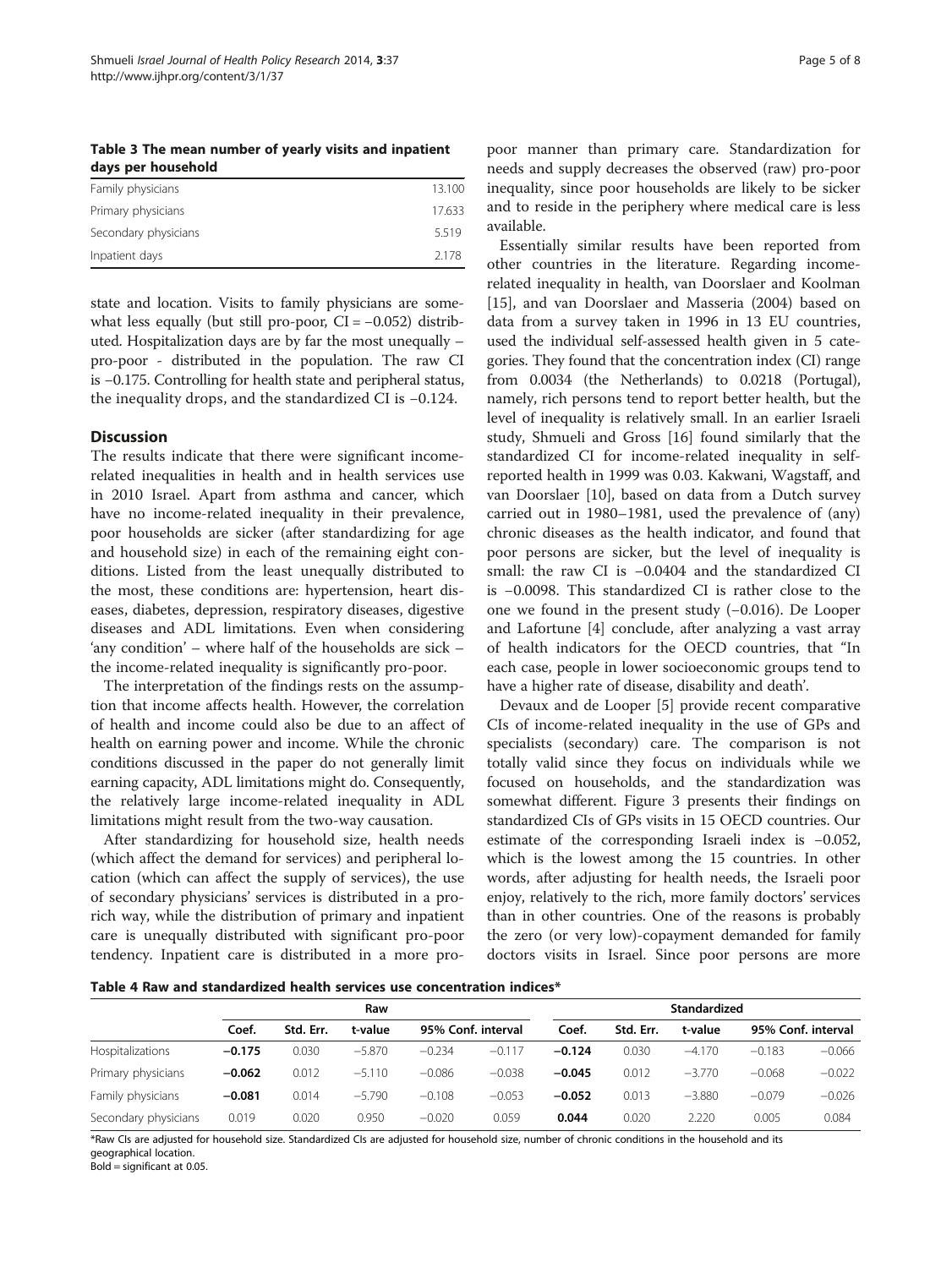<span id="page-5-0"></span>Shmueli Israel Journal of Health Policy Research 2014, 3:37 Page 6 of 8 http://www.ijhpr.org/content/3/1/37



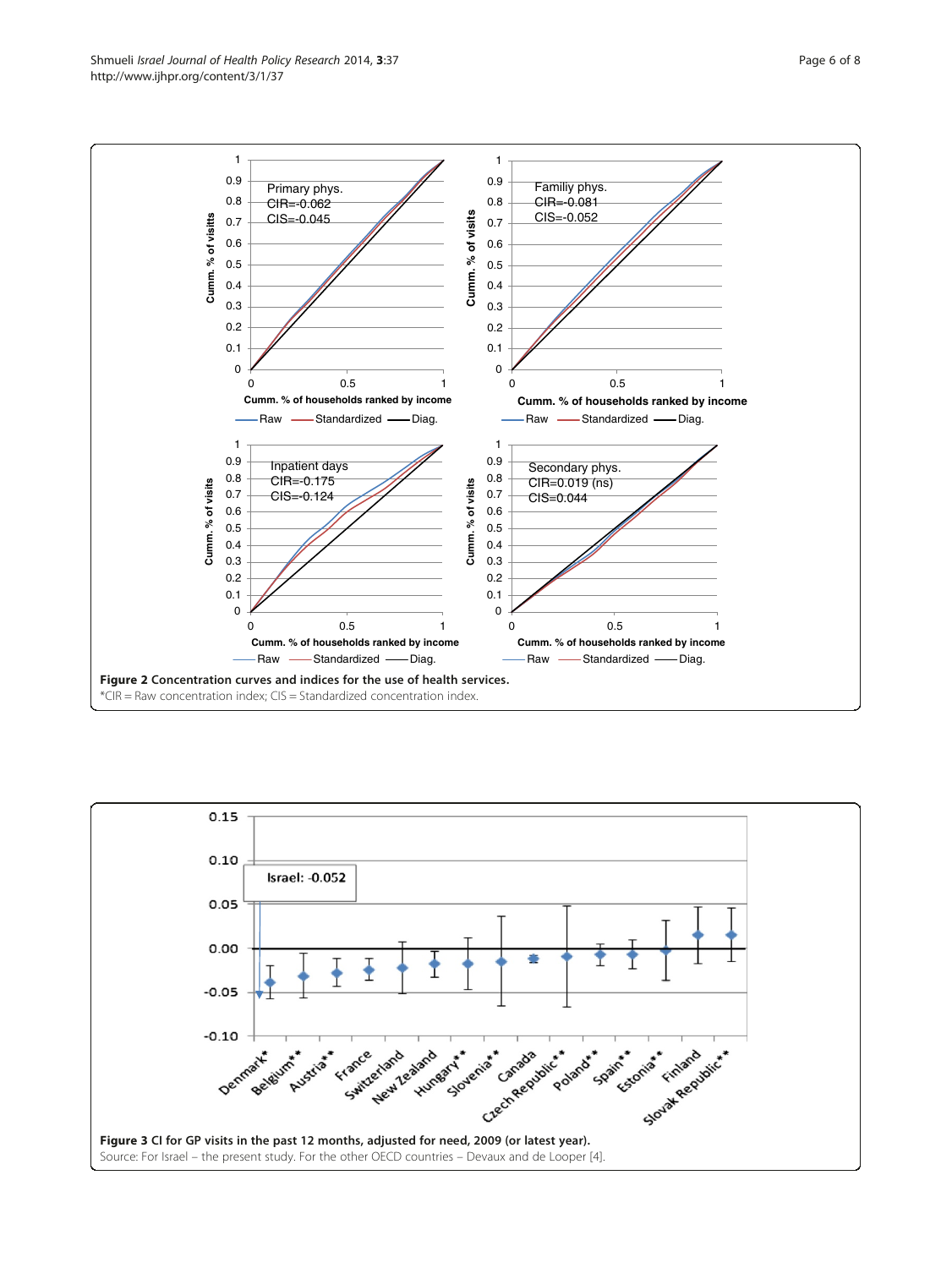<span id="page-6-0"></span>

sensitive to lower prices than rich persons, their demand for family physician care is expected to be higher, adjusting for health needs.

Figure 4 presents the results for specialists' visits. In all countries, the income-related inequality is pro-rich. Israel – with an index of 0.044 – is located at the center of the range, with pro-rich inequality lower than that in Canada, Switzerland and France. One of the explanation for that picture is the relatively low copayment (about 5 euros for a quarter) for specialist care in Israel.

#### Conclusions

The findings that poor households are more intensive users of primary and inpatient care leads to the conclusion that the Israeli publicly-financed health system functions equitably – poor persons who are (more severely) sicker than rich persons use more health services. The disturbing question is why, in a publicly financed health system, are poor persons sicker and suffer from higher severity of the conditions than rich persons? Three reasons are believed to contribute to these income-related inequalities: the use of preventive services, health behavior and compliance with the doctors' directions. Poor people use less preventive services, conduct worse health behavior and more often do not fully understand and comply with the doctors' directions ([[17,18\]](#page-7-0)). Interventions aimed at reducing income-related inequalities should be based on these channels for change.

The data used is dated to 2010. In that year, the Ministry of Health launched a coordinated campaign to reduce health inequalities. It included, among other measures, the addition of peripheral status to the riskadjustment scheme, which determines the allocation of the health budget among the sickness funds; the implementation of payments to the sickness funds conditional on their efforts to reduce inequalities; and the change in the relative payments to physicians and increasing

inpatient facilities in the periphery. Recent MOH reports [[19,20\]](#page-7-0) summarize the many recommendations offered to tackle health inequalities in Israel and the specific policy initiatives implemented during 2010–2013. No effort has been done thus far to evaluate the actual health inequalities in the present. The present paper offers a baseline set of measures of income-related health inequalities to which future similar research can be compared.

#### Competing interests

The author declares that he has no competing interests.

#### Authors' information

Amir Shmueli is a professor of health economics at The Hebrew University–Hadassah School of Public Health. His current research interests include inequalities in health and solidarity in healthcare systems.

#### Acknowledgement

Yaron Marcus' research assistance is greatly appreciated. Special thanks are due to Naama Rotem from the CBS, who facilitated the data linkage and kindly helped with details related to it.

#### Received: 10 July 2014 Accepted: 11 November 2014 Published: 27 November 2014

#### References

- Wagstaff A, van Doorslaer E: Equity in health care finance and delivery. In Handbook of Health Economics, Volume 1. Edited by Culyer AJ, Newhouse JP. Amsterdam: Elsevier Science; 2000.
- 2. Dixon A, Le Grand J, Henderson J, Murray R, Poteliakhoff E: Is the NHS equitable? In A review of the Evidence. LSE Health and Social Care Discussion Paper Number 11. 2003.
- 3. Morris S, Sutton M, Gravelle H: Inequity and inequality in the use of health care in England: an empirical investigation. Soc Sci Med 2005, 60:1251–1266.
- 4. de Looper M, Lafortune G: Measuring Disparities in Health Status and in Access and Use of Health Care in OECD Countries, OECD Health Working Papers, No. 43. OECD Publishing; 2009. [http://dx.doi.org/10.1787/](http://dx.doi.org/10.1787/225748084267) [225748084267.](http://dx.doi.org/10.1787/225748084267)
- 5. Devaux M, de Looper M: Income-Related Inequalities in Health Service Utilisation in 19 OECD Countries, 2008–2009, OECD Health Working Papers, No. 58. OECD Publishing; 2012. [http://dx.doi.org/10.1787/5k95xd6stnxt-en.](http://dx.doi.org/10.1787/5k95xd6stnxt-en)
- 6. Epstein L, Goldwag R, Ismail S, Greenstein M, Rosen B: Reducing Health Inequality and Health Inequity in Israel: Towards a National Policy and Action Program. RR-476-06. Jerusalem: Myers-JDC-Brookdale Institute; 2006. Hebrew.